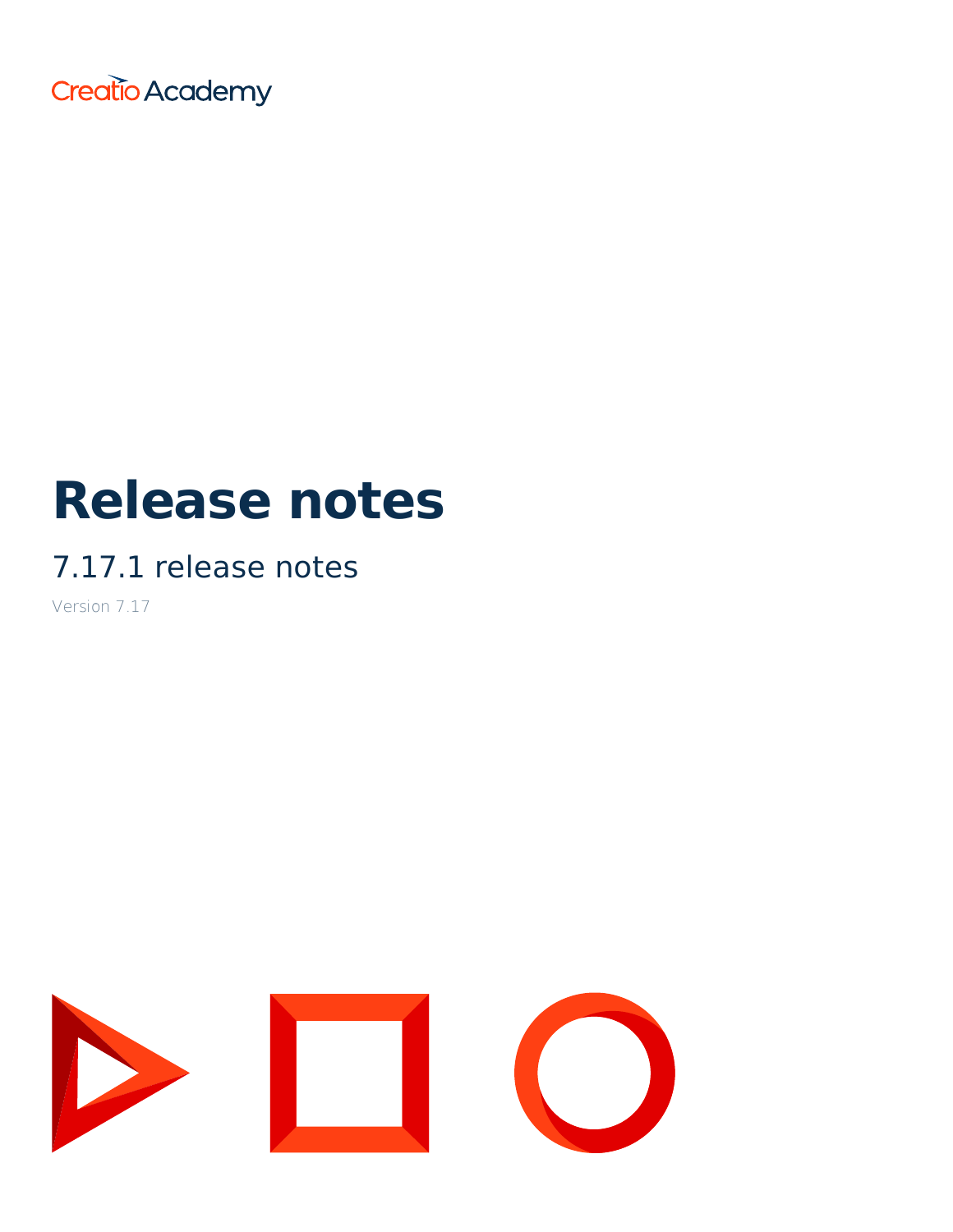This documentation is provided under restrictions on use and are protected by intellectual property laws. Except as expressly permitted in your license agreement or allowed by law, you may not use, copy, reproduce, translate, broadcast, modify, license, transmit, distribute, exhibit, perform, publish or display any part, in any form, or by any means. Reverse engineering, disassembly, or decompilation of this documentation, unless required by law for interoperability, is prohibited.

The information contained herein is subject to change without notice and is not warranted to be error-free. If you find any errors, please report them to us in writing.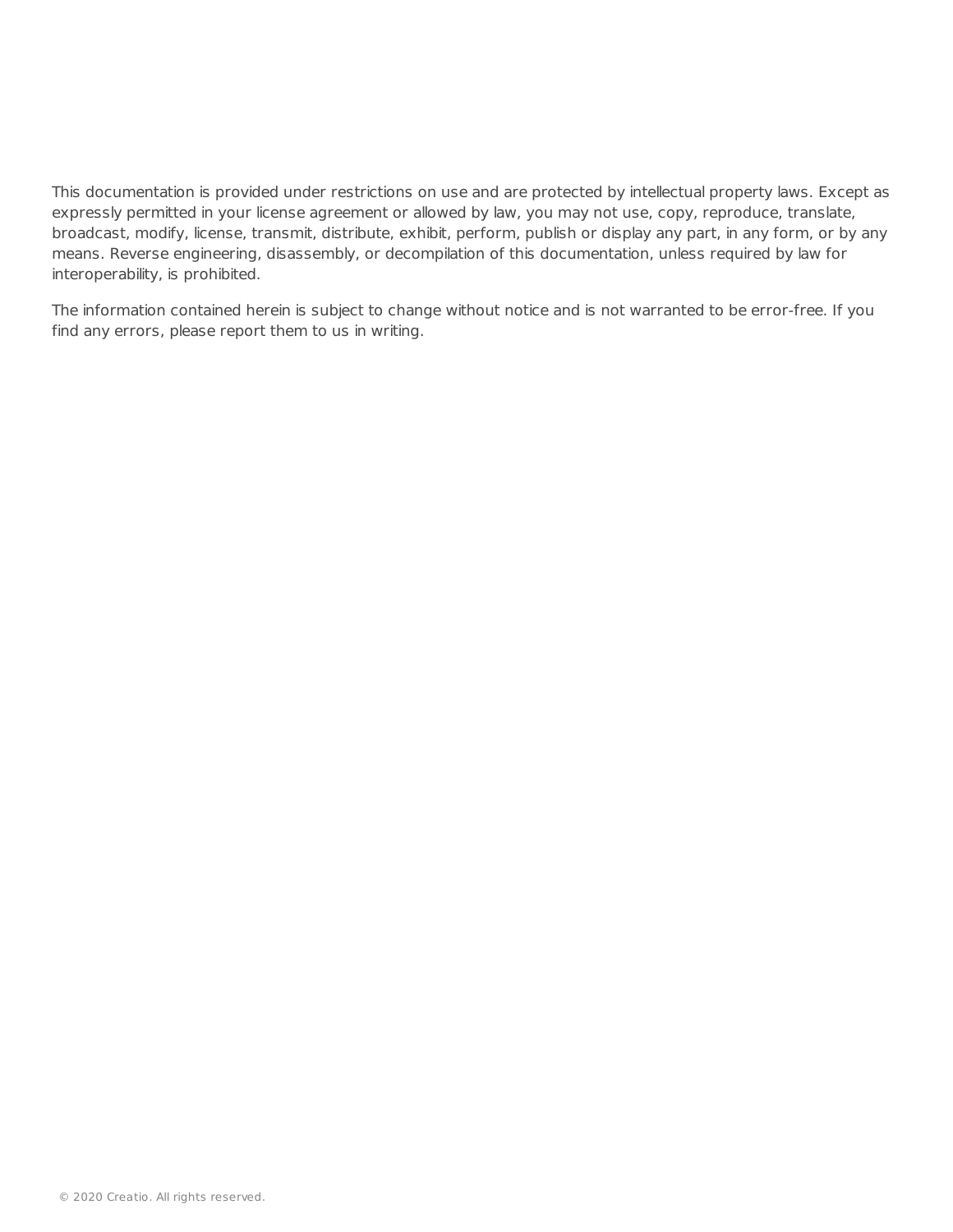## <span id="page-2-0"></span>Table of [Contents](#page-2-0)

<span id="page-2-9"></span><span id="page-2-8"></span><span id="page-2-7"></span><span id="page-2-6"></span><span id="page-2-5"></span><span id="page-2-4"></span><span id="page-2-3"></span><span id="page-2-2"></span><span id="page-2-1"></span>

| 7.17.1 release notes      | $\overline{4}$ |
|---------------------------|----------------|
| Marketing Creatio         | $\overline{4}$ |
| Sales Creatio             | 5              |
| Core functions            | $\overline{7}$ |
| Integrations              | 9              |
| <b>Business processes</b> | 9              |
| User customization tools  | 10             |
| Administration            | 11             |
| Development tools         | 12             |
|                           |                |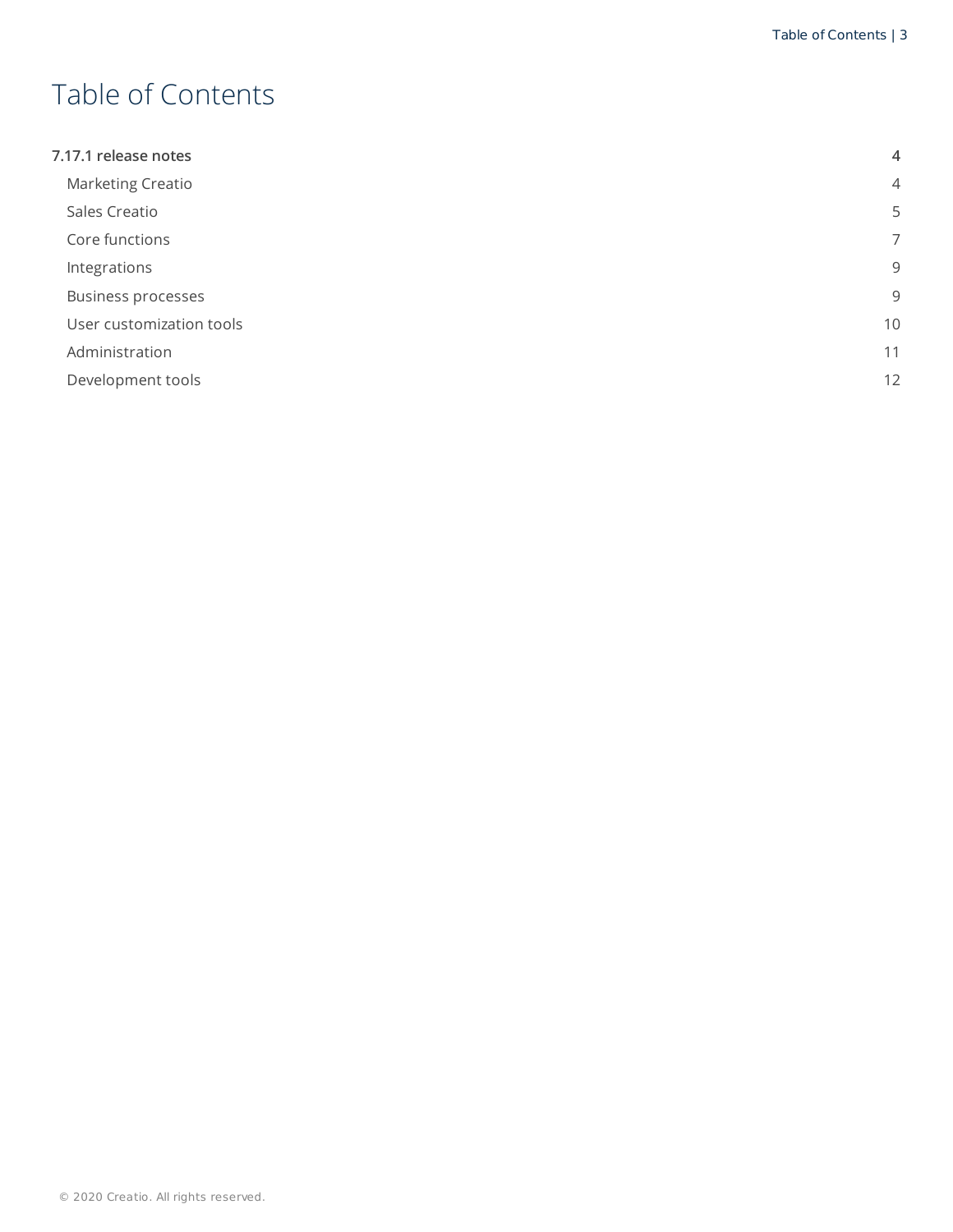## <span id="page-3-0"></span>7.17.1 [release](#page-2-1) notes

At Creatio we are constantly working to deliver advanced capabilities to accelerate your sales, service, and marketing processes. Here are the **new features** included in Creatio version 7.17.1.

The update guide for the on-site applications is available in a separate [article](https://academy.creatio.com/docs/release/update-guide/update-guide).

#### <span id="page-3-1"></span><sup>@</sup> [Marketing](#page-2-2) Creatio

#### **Campaigns**

Campaign participants can now be added from various Creatio objects e.g. leads, cases, accounts.

Adding campaign audience from a lead



Select an object (entity) that holds the campaign audience data

| Lead                |  |
|---------------------|--|
| Case                |  |
| Contact             |  |
| Event participant   |  |
| Lead                |  |
| Opportunity         |  |
| Opportunity product |  |
| Order               |  |
| Product in lead     |  |
| Product in order    |  |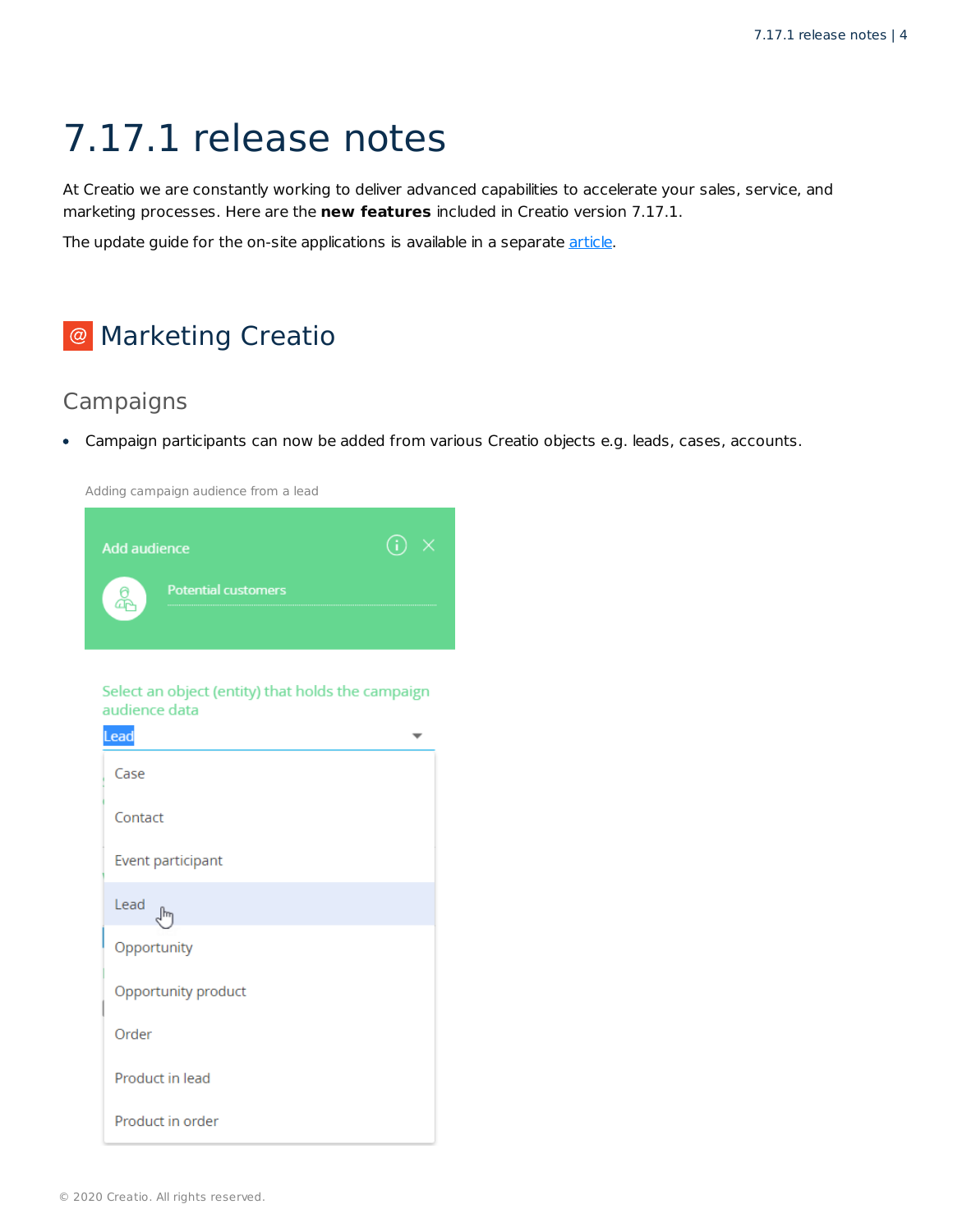The data of the objects used to import the campaign participants can now be passed to email templates for  $\bullet$ building macros, as well as to conditional flows for setting up filters.

#### Email marketing

- A new "Sending progress" dashboard tab has been added to the [Email] section. It is used to display data for all emails sent within the past 72 hours: email start time and total number of recipients, whose emails were prepared or processed.
- The [Sending progress] tab has been added to the email page. It displays the current email status, the bottlenecks and the sending duration, initial provider responses and issues that occur during sending.

| CANCEL<br>$ACTIONS =$<br><b>SAVE</b>                       | 1 day ahead of the future: determine customer expectations<br>●<br><b>OPEN DESIGNER</b><br><b>TEST EMAIL</b> |                     |                              |                         | What can I do for you?             | Creatío<br>7.17.1.1296<br>$V$ IEW $\sim$ |
|------------------------------------------------------------|--------------------------------------------------------------------------------------------------------------|---------------------|------------------------------|-------------------------|------------------------------------|------------------------------------------|
| Send time at the specified time<br>Audience source Contact | Name* 1 day ahead of the future: determine customer expectations<br>12/2/2020                                | 6:44 PM             | 1.500                        | Status Completed<br>900 | Recipients 5,000<br>50150<br>2,000 |                                          |
| <b>TEMPLATE</b><br><b>AUDIENCE</b><br><b>PARAMETERS</b>    | <b>SENDING PROGRESS</b><br><b>CLICK STATS</b>                                                                | <b>EMAIL TOTALS</b> | <b>ATTACHMENTS AND NOTES</b> | FEED                    |                                    | $\checkmark$                             |
| Recipients                                                 | Preparing to send                                                                                            | Sending in progress |                              | Sent                    | Canceled                           |                                          |
| 5,000                                                      | 30.00%                                                                                                       | 18.00%              |                              | 43.00%                  | 3.00%                              |                                          |
|                                                            | 1,500                                                                                                        | 900                 |                              | 2,150                   | 150                                |                                          |
| $\hat{\phantom{a}}$<br><b>Sending duration</b>             |                                                                                                              |                     |                              |                         |                                    |                                          |
| Started on 12/2/2020                                       | 6:44 PM                                                                                                      |                     | Duration 0 hrs 02 min        |                         |                                    |                                          |
| Finished on 12/2/2020                                      | 6:47 PM                                                                                                      |                     |                              |                         |                                    |                                          |
| $\sim$<br>Sending log :                                    |                                                                                                              |                     |                              |                         |                                    |                                          |
| Start date                                                 | End date                                                                                                     | Type                | Event                        |                         | Description                        |                                          |
| 12/2/2020 6:45 PM                                          | 12/2/2020 6:45 PM                                                                                            | Info                | Email start                  |                         | Email sending has started          |                                          |
| 12/2/2020 2:39 PM                                          | 12/2/2020 2:39 PM                                                                                            | Info                | Emails was succesfully sent  |                         | Emails was succesfully sent        |                                          |

The [Sending progress] tab on an email page

• You can now successfully start the trigger emails whose last sending was performed more than 6 hours ago.

## <span id="page-4-0"></span>**E** Sales [Creatio](#page-2-3)

- When working with one forecasting time period on a forecasting tab, the "Total" block on the right handside of the tab is hidden. When working with two or more time periods, the "Total" block is visible again.
- $\bullet$  . Improved UI for forecast setup. General and the automation forecast settings are now placed in different tabs.

The updated UI for the forecast setup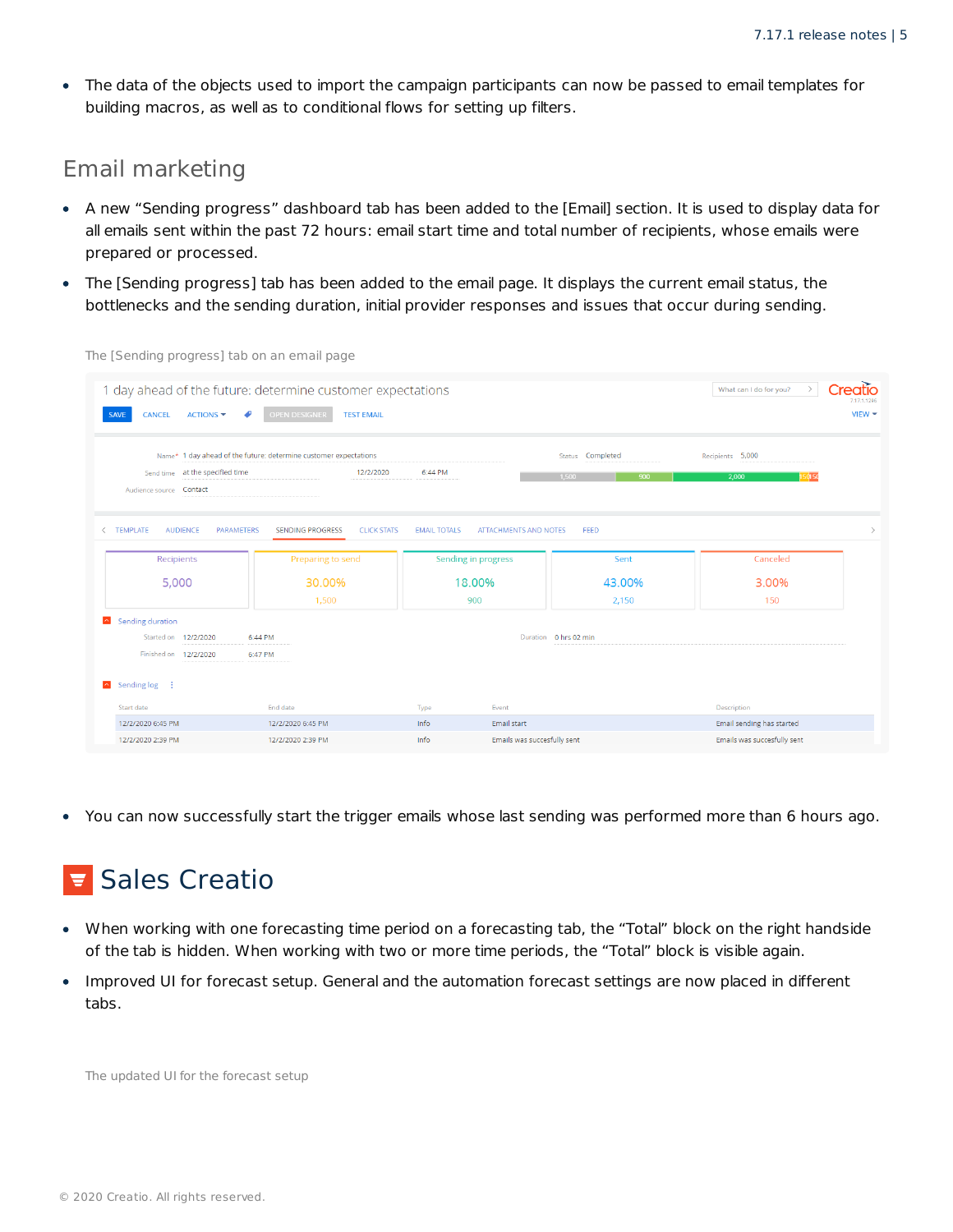| Daily autosave                      |         |  |
|-------------------------------------|---------|--|
| $Run$ at <sup>*</sup><br>3:00 AM    |         |  |
| <b>Automatic calculation</b><br>n   |         |  |
| Run every                           |         |  |
| 45                                  | minutes |  |
| from 12:00 AM to 11:59 PM           |         |  |
| Time zone*<br>(GMT) UTC Time Format |         |  |

Forecasting tab versions have been finalized. When viewing the forecasting tab version, you can only see the strings that were relevant for the moment of saving the version. The strings added later do not display. The strings that are not included in the last tab version are highlighted in gray.

Example of a forecasting tab version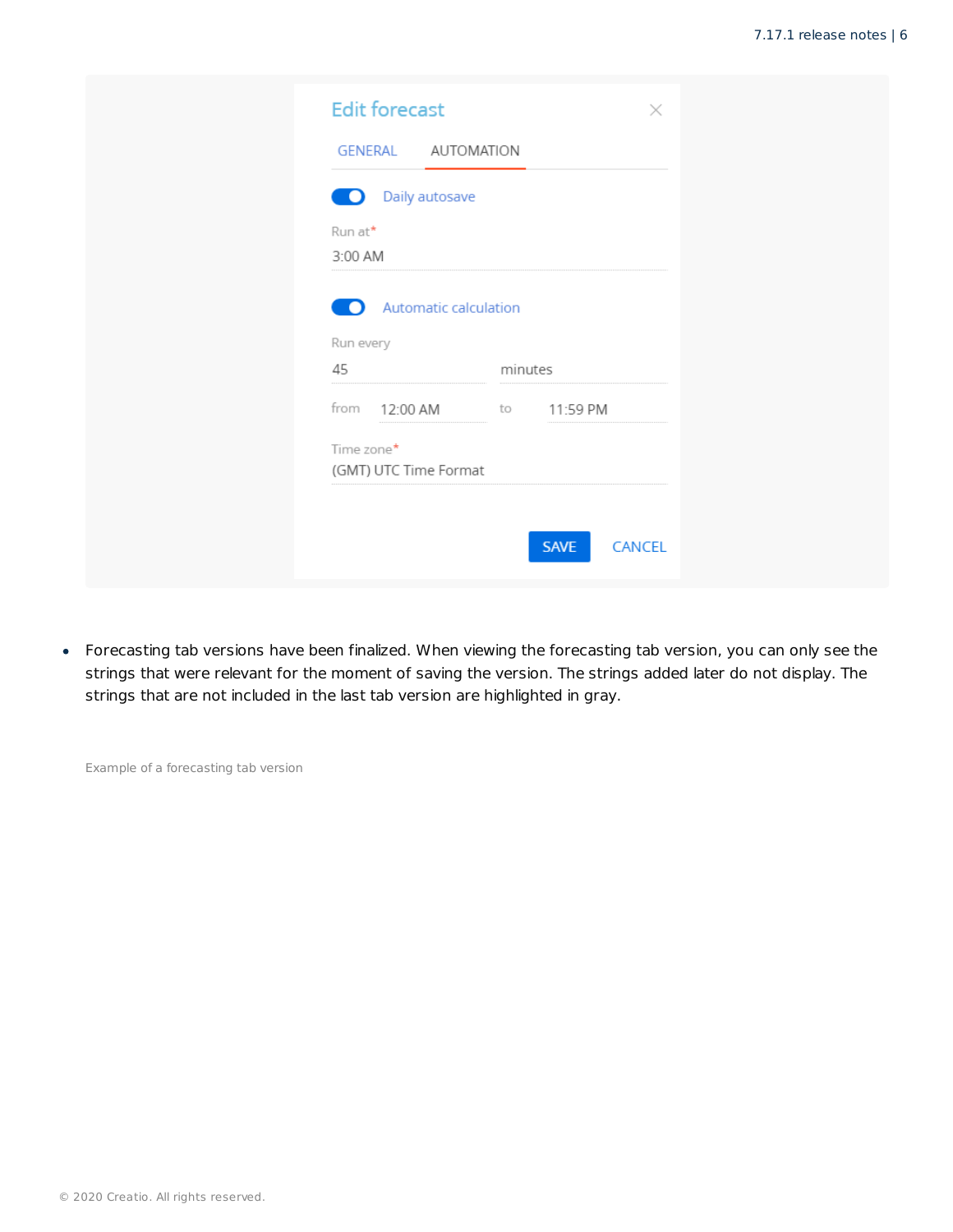| Forecasts<br>oOU                           |             |                     |                               |
|--------------------------------------------|-------------|---------------------|-------------------------------|
| < BY PRODUCTS                              |             |                     |                               |
| <b>ADD</b><br>$\bullet$ 12/7/2020 $\times$ |             |                     | $V$ IEW $\blacktriangleright$ |
| Search                                     |             | 4th quarter of 2020 |                               |
|                                            | Expected    | Actual $+$          |                               |
| $\Box$ Business services<br>$\checkmark$   | 77,237,337  | 1,795,002.54        |                               |
| $\vee$ $\square$ Development               | 41,713,400  | 593,751.27          |                               |
| <b>Business analysis</b>                   | 35,348,720  | 0                   |                               |
| Software development                       | 6,364,680   | 593,751.27          |                               |
| > Technical support                        | 35,523,937  | 1,201,251.27        |                               |
| $\vee$ $\square$ Hardware                  | 379,807,323 | 126,000             |                               |
| <b>Exercise Cards</b><br>>                 | 73,050      | 0                   |                               |
| Motherboards<br>m.<br>>                    | 337,013,132 | 126,000             |                               |
| <b>Processors</b><br>>                     | 5,599,860   | 0                   |                               |
| Headsets<br>><br>P.                        | 77,710      | 0                   |                               |
| ><br><b>Tablets</b><br>n.                  | 37,043,571  | 0                   |                               |
|                                            |             |                     |                               |
| Total                                      | 457,044,660 | 1,921,002.54        |                               |

### <span id="page-6-0"></span>**Q** Core [functions](#page-2-4)

- Enriched pivot tables formulas with the ability to perform calculation on data columns. This will allow a user to calculate e.g., the planned date of closing a case or the actual time of processing a case in days.
- Added notifications about new feed messages in section records for the subscribed users.
- You can now set up AI models to search for similar objects. The models can search for similar Creatio objects by unstructured text data. Use this functionality to search for similar cases, automatically select the knowledge base articles or most relevant answers, etc.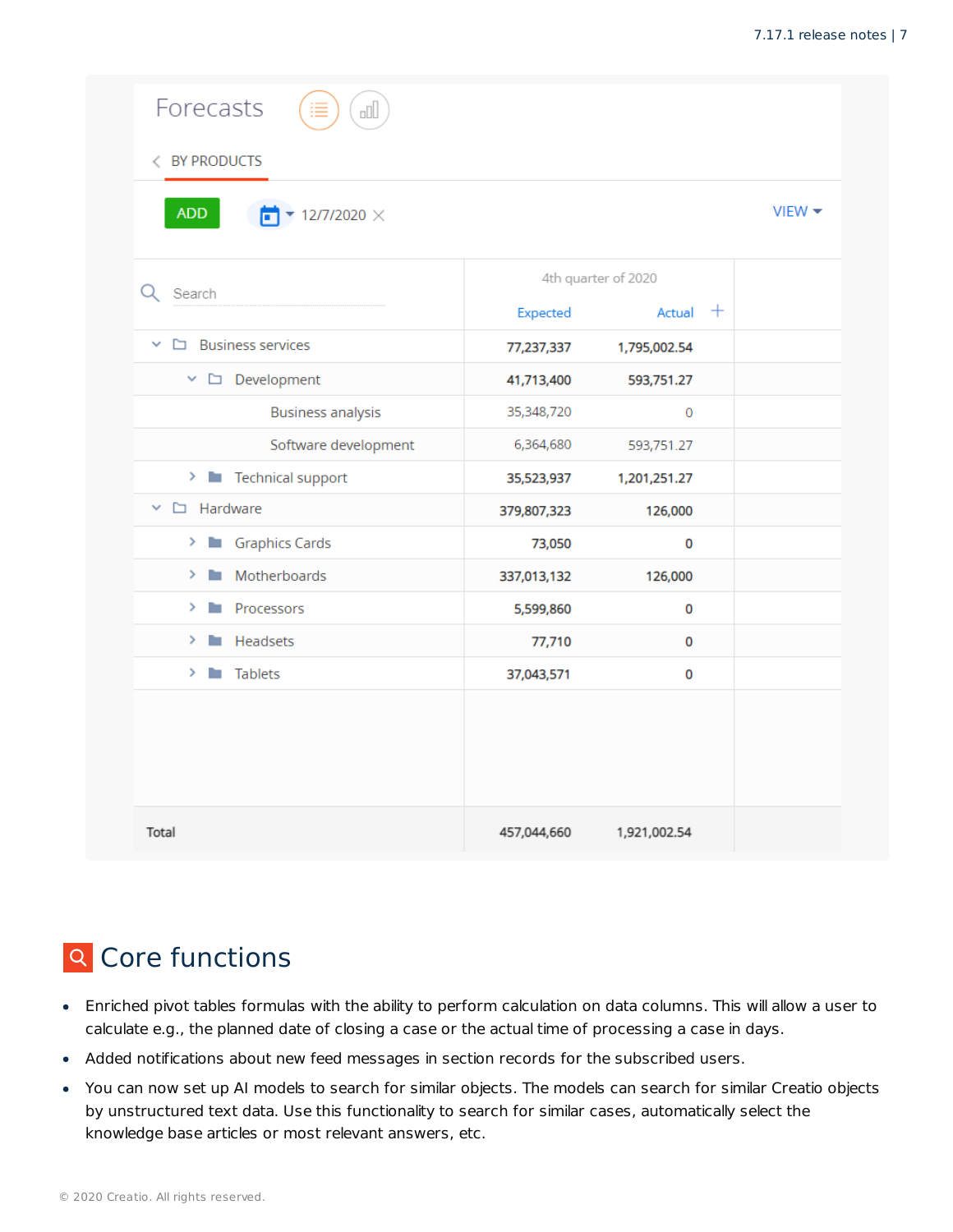Example of setting up a recommendation model

|                                      | Similar cases                                                                                                                                      | Creatio<br>$\rightarrow$<br>What can I do for you?<br>7.17.1.1296                                                                                                                                                                                                                                                                                                    |
|--------------------------------------|----------------------------------------------------------------------------------------------------------------------------------------------------|----------------------------------------------------------------------------------------------------------------------------------------------------------------------------------------------------------------------------------------------------------------------------------------------------------------------------------------------------------------------|
| $\equiv$                             | ACTIONS $\blacktriangledown$<br><b>CLOSE</b>                                                                                                       | П<br><b>RETRAIN MODEL</b><br>$V$ IEW $\blacktriangleright$<br>Ø                                                                                                                                                                                                                                                                                                      |
| $\bigodot$<br>$\pm$<br>al.<br>石<br>霜 | Name*<br>Similar cases<br>Type*<br><b>Text similarity</b><br>Search for similar among (Object)*<br>Case<br>Search for similar to (Subject)<br>Case | <b>PARAMETERS</b><br><b>ADVANCED SETTINGS</b><br><b>TRAINING</b><br><b>ATTACHMENTS AND NOTES</b><br><b>FEED</b><br>$\rightarrow$<br>Which records should be included in the training dataset? $(i)$<br>$\sim$<br>Actions $\blacktriangledown$<br>$\bigcirc$<br>$\blacktriangleright$ Status =<br>Resolved<br>$\blacktriangledown$<br><b>AND</b><br>$+$ Add condition |
| 由<br>$\overline{\mathbf{r}}$         | Done<br>Prediction enabled<br>M                                                                                                                    | G<br>O<br>Which columns does the predicted value depend on?<br>(i)<br>$\widehat{\phantom{a}}$<br>$+$<br>T<br>Subject<br>Description                                                                                                                                                                                                                                  |
| ×<br>$\overline{\textbf{v}}$<br>Ä    | <b>FREQUENTLY ASKED QUESTIONS</b><br>Predictive analysis<br>How to use machine learning<br>models<br>Machine learning service                      | т<br>Resolution<br>Search similar values by these columns<br>(i)<br>$\widehat{\phantom{a}}$<br>$+$<br>т<br>Subject<br>Description                                                                                                                                                                                                                                    |

• Added Telegram customer communication channel. All messages sent to the Telegram channel configured in Creatio will be available for processing by agents in the communication panel. Use "Chats settings" available in the System Designer to add and set up the new channel.

Processing Telegram chat messages in the communication panel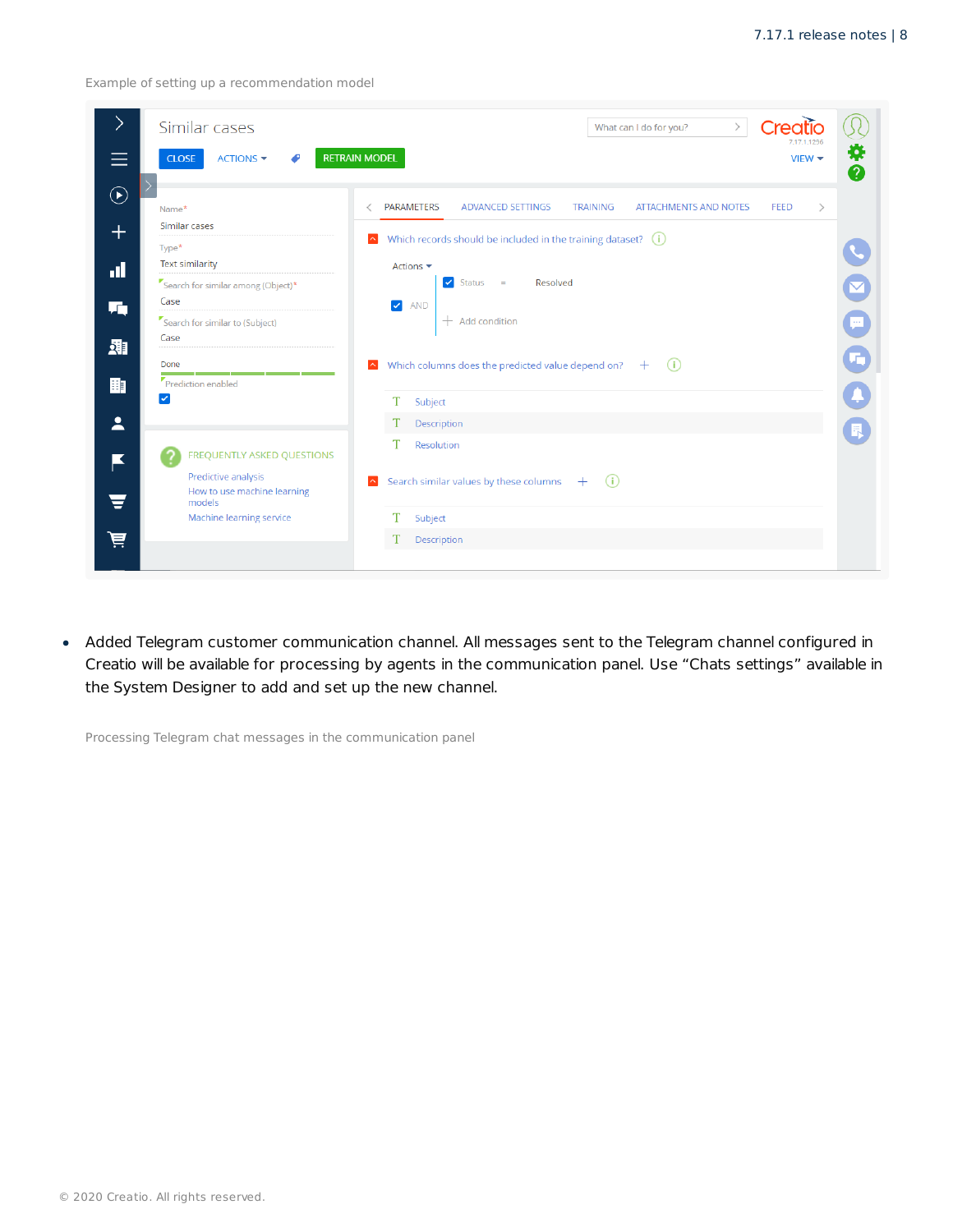|               | Find similar contacts                                                                                                                                                                                                              |           |   |
|---------------|------------------------------------------------------------------------------------------------------------------------------------------------------------------------------------------------------------------------------------|-----------|---|
|               | 12/3/2020                                                                                                                                                                                                                          |           |   |
|               | Pre-chat summary                                                                                                                                                                                                                   |           |   |
|               | Source<br>Telegram bot                                                                                                                                                                                                             |           |   |
|               | Alice Phillips                                                                                                                                                                                                                     |           |   |
|               | Hello, support team! 07:19 PM                                                                                                                                                                                                      |           |   |
|               | I need some help with creating an account on the<br>site.<br>Could you send me an instruction?                                                                                                                                     | 07:19 PM  | ٥ |
|               |                                                                                                                                                                                                                                    |           |   |
|               | Hello Alice!                                                                                                                                                                                                                       | John Best |   |
|               | To add records to the [Accounts] section:                                                                                                                                                                                          |           |   |
|               | · add each record manually;                                                                                                                                                                                                        |           |   |
|               | · import accounts from an Excel file.                                                                                                                                                                                              |           |   |
|               | To add records using a mini page:                                                                                                                                                                                                  |           |   |
|               | A so-called "mini page" will open when you add<br>records in the [Contacts], [Accounts], [Activities],<br>[Leads] or [Opportunities] sections. Populate the<br>fields in the mini page and save the changes to<br>create a record. | 07:20 PM  |   |
| $\mathscr{O}$ |                                                                                                                                                                                                                                    |           |   |

#### <span id="page-8-0"></span>B [Integrations](#page-2-5)

- You can now work with meetings marked as private when synchronizing with Exchange and Google calendars. In the Creatio calendar, caption of such meetings will display as "Private meeting". The meeting subject and description are not available.
- We have changed the redirection address for registering Creatio in GSuite to synchronize with Google calendars and contacts. To ensure the correct synchronization, create a new OAuth 2.0 client ID and perform the setting. Read more in the Register Creatio [application](https://academy.creatio.com/docs/docs/node/191) in Gsuite article.

### <span id="page-8-1"></span>**♦ Business [processes](#page-2-6)**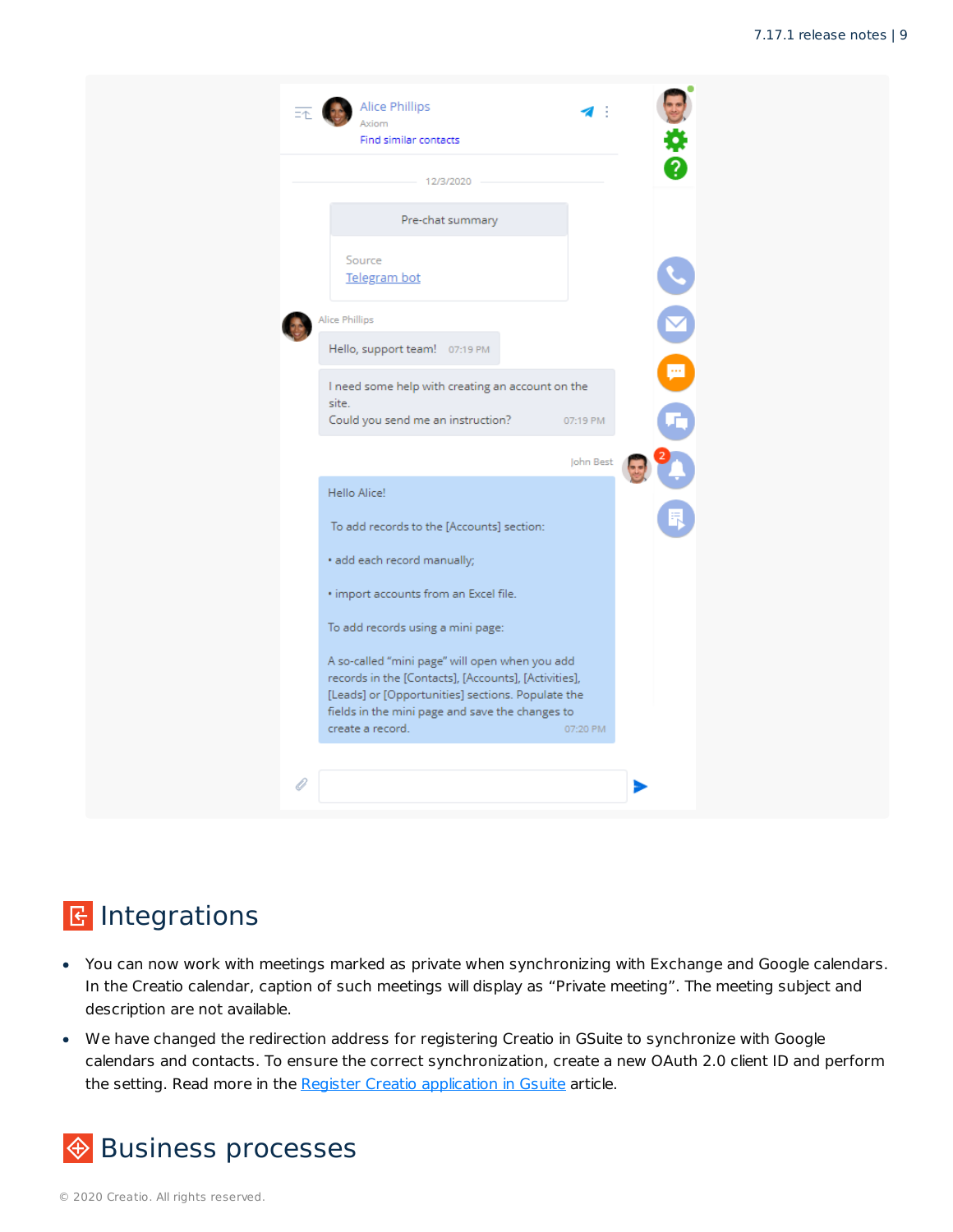Enabled file automation with new business processes elements. Use newly added [Process file] business process element to read and copy files available on any [Attachments and notes] detail. For example, the [Send email] element can add the needed files as attachments to emails.

This element can only work with files stored in the application database. If you store your files in a third-party repository (a file system or the cloud), the element will not process them. We will provide an API for working with the files from the third-party repositories in the upcoming releases.

| Send meeting protocol                                                                                                                                                                                                                                                                                                                                 | $\odot$<br>Ŧ.<br>Process file                                                                                                                                                                                                                                                                                                                                                                                                       |
|-------------------------------------------------------------------------------------------------------------------------------------------------------------------------------------------------------------------------------------------------------------------------------------------------------------------------------------------------------|-------------------------------------------------------------------------------------------------------------------------------------------------------------------------------------------------------------------------------------------------------------------------------------------------------------------------------------------------------------------------------------------------------------------------------------|
| $9$ $\boldsymbol{\hat{u}}$ $\boldsymbol{\theta}$<br><b>SAVE</b><br><b>CANCEL</b><br>ACTIONS $\blacktriangledown$<br><b>RUN</b>                                                                                                                                                                                                                        | Process protocol<br>D                                                                                                                                                                                                                                                                                                                                                                                                               |
| ▸<br>加<br>$\Rightarrow$<br>$\bigcirc$<br>$\odot$<br>සි<br>$\vec{\text{m}}$<br>$\mathbb P$<br>$\overline{\mathbf{M}}$<br>$\overline{=Q}$<br>∩<br>Δ<br>0<br>$\overline{\mathsf{O}}$<br>Meeting completed<br>Read meeting data<br>Send protocol to<br>Process protocc<br>neeting participants<br>◇<br>$\circ$<br>$\bullet$<br>╱<br>$\circ$<br>$\Diamond$ | Which object to receive file from?<br>File and link of activity<br>How to filter records?<br>Actions $\blacktriangledown$<br>Activity<br>$\blacktriangledown$<br>$\equiv$<br>Read meeting data.First item<br>of resulting collection.Activity<br>$\blacktriangledown$<br>AND<br>Add condition<br>$+$<br>Read first 50<br>records<br>How to sort records?<br>Ascending<br>Name<br>$+$ Add<br>What to do with file?<br>Use in process |
| $\square$<br>KZ<br>Ka<br>100% +<br>1:1                                                                                                                                                                                                                                                                                                                |                                                                                                                                                                                                                                                                                                                                                                                                                                     |

Example of using the [Process file] element

- A new "File" process parameter has been added. This parameter stores information about the file and enables passing this information between the business process elements.
- The [Send email] element can now add attachments to outgoing emails. To implement this, add the parameter to the element and specify the needed files as the data source. Use the [Process file] element to receive the list of files.
- You can now receive one or more resulting parameters when starting interpreted business processes from the client JS module or a C# code.

#### <span id="page-9-0"></span>**User [customization](#page-2-7) tools**

- Use the Section Wizard or Detail Wizard to display a lookup field that references a data view on a page, e.g., an organization company structure or a business process library.
- The following features are now available in the Section Wizard to accelerate and simplify the detail setup: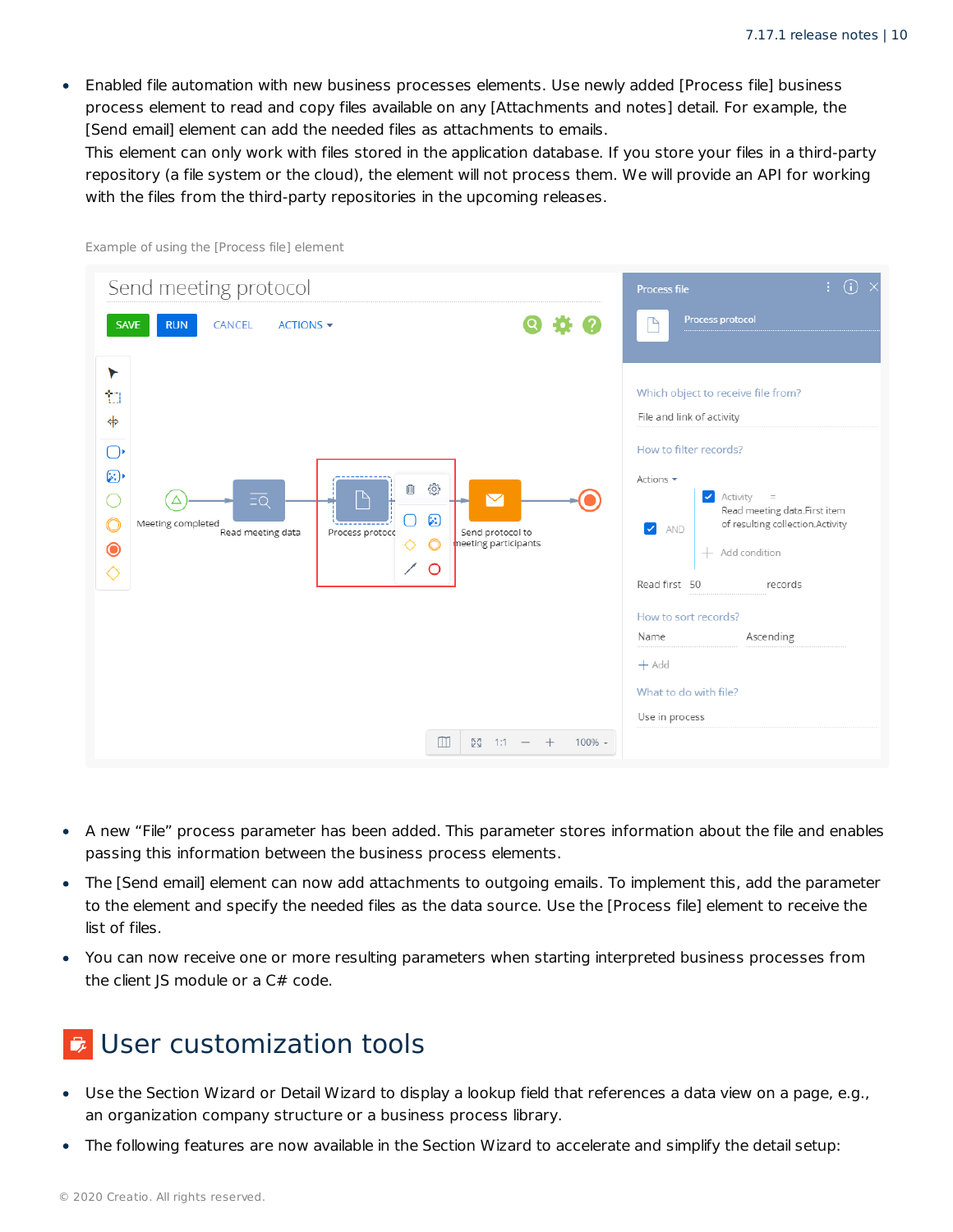- Create an object for a new detail and register the detail by the created object.
- Create a detail based on the existing Creatio object.
- Create a lookup column that would connect the new detail to the configured page.
- Open the Detail Wizard from a detail property window to set up the detail. If you do not close the property window that you used to open the Detail Wizard, the detail name and the columns will display right away after you save the changes in the Detail Wizard.
- When specifying the connection fields for the columns, the available values are now filtered by lookups linked to these fields. If the connection exists between the page and the detail, Creatio will suggest establishing such connection automatically.
- When setting up page tabs in the Section Wizard and the Pre-configured Page Designer, you can edit the tab code while creating it.
- You can now specify the UI element captions in different localizations in the Section Wizard and the Preconfigured Page Designer. This option is available for the tab captions, detail captions and the connection lookup columns. In the Pre-configured Page Designer, you also have this option available for the buttons.
- In the "Set field value" business rule, you can now operate on a date using formula. This enables, e.g., calculating the actual duration of a task completion, the date of the next invoice payment, etc.

| <b>Business rule</b><br>APPLY<br>CANCEL | Creatio                                                                                                 |
|-----------------------------------------|---------------------------------------------------------------------------------------------------------|
| Name*<br>Filled in automatically        | ♦ IF<br>$\bullet$ Add condition $+$<br><b>THEN</b><br>Ò<br>$\mathbb{V}$<br>$\rightarrow$ Add action $+$ |

Example of setting up a business rule for calculating a time period

#### <span id="page-10-0"></span>**\*** [Administration](#page-2-8)

When managing objects by records is disabled, the change log settings remain unaffected.